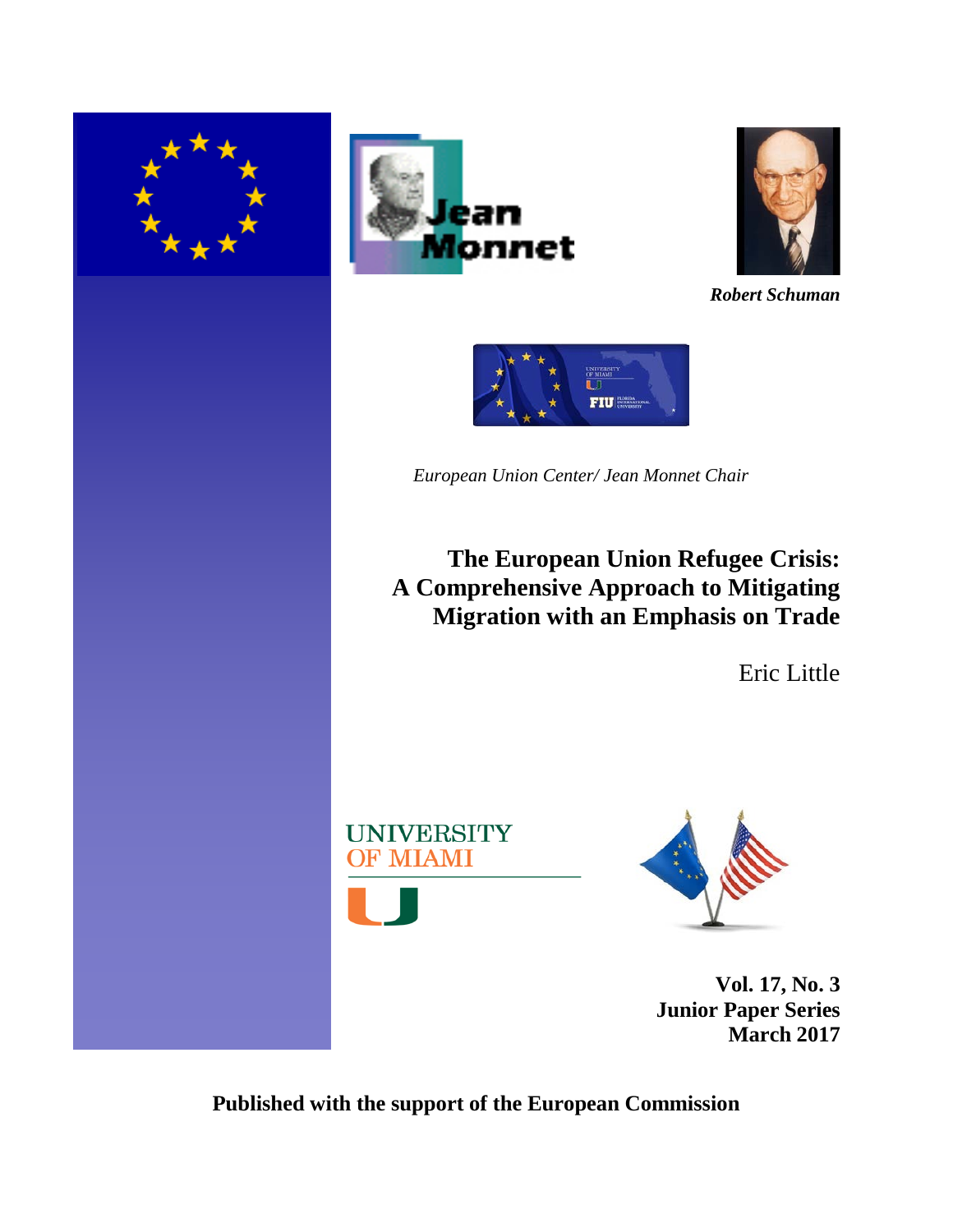#### **The Jean Monnet/ Robert Schuman Paper Series**

The Jean Monnet/Robert Schuman Paper Series is produced by the Jean Monnet Chair and the European Union Center of the University of Miami.

These monographic papers analyze ongoing developments within the European Union as well as recent trends, which influence the EU's relationship with the rest of the world. Broad themes include, but are not limited to:

- $\triangleright$  The Lisbon Treaty
- $\triangleright$  The Euro zone crisis
- $\triangleright$  Immigration and cultural challenges
- $\triangleright$  Security threats and responses
- $\triangleright$  The EU's neighborhood policy
- $\triangleright$  The EU and Latin America
- $\triangleright$  The EU as a model and reference in the world
- $\triangleright$  Relations with the United States
- $\triangleright$  Consequences of Brexit

These topics form part of the pressing agenda of the EU and represent the multifaceted and complex nature of the European integration process. These papers also seek to highlight the internal and external dynamics, which influence the workings of the EU and its relationship with the rest the world.

#### *European Union Center*

### *Jean Monnet Chair Staff*

| University of Miami            | Joaquín Roy (Director)                                                         |
|--------------------------------|--------------------------------------------------------------------------------|
| 1300 Campo Sano Building, 220C | <b>Beverly Barrett</b> (Associate Editor)                                      |
| Coral Gables, FL 33124-2231    | <b>Melanie Goergmaier</b> (Assistant Editor)                                   |
| Phone: 305-284-3266            | Maxime Larivé (Research Associate)                                             |
| Fax: (305) 284 4406            | María Lorca (Research Associate)                                               |
| Web: www.miami.edu/eucenter    | <b>Florida International University</b><br><b>Markus Thiel (Director, FIU)</b> |

#### *International Jean Monnet Editorial Advisors:*

**Philippe de Lombaerde**, UNU/CRIS, Brugge, Belgium **Carlos Hakansson Nieto,** Universidad de Piura, Perú **Kurt Hübner**, University of British Columbia, Vancouver **Finn Laursen,** University of Southern Denmark **John McCormick,** Indiana University, Purdue **Félix Peña**, Universidad Nacional de Tres de Febrero, Buenos Aires, Argentina **Beatriz Pérez de las Heras,** Universidad de Deusto, Bilbao **Manuel Porto**, University of Coimbra, Portugal **Lorena Ruano**, CIDE, Mexico **Eric Tremolada**, Universidad del Externado de Colombia, Bogotá, Colombia **Roberto Domínguez**, Suffolk University, Boston **Francesc Granell**, University of Barcelona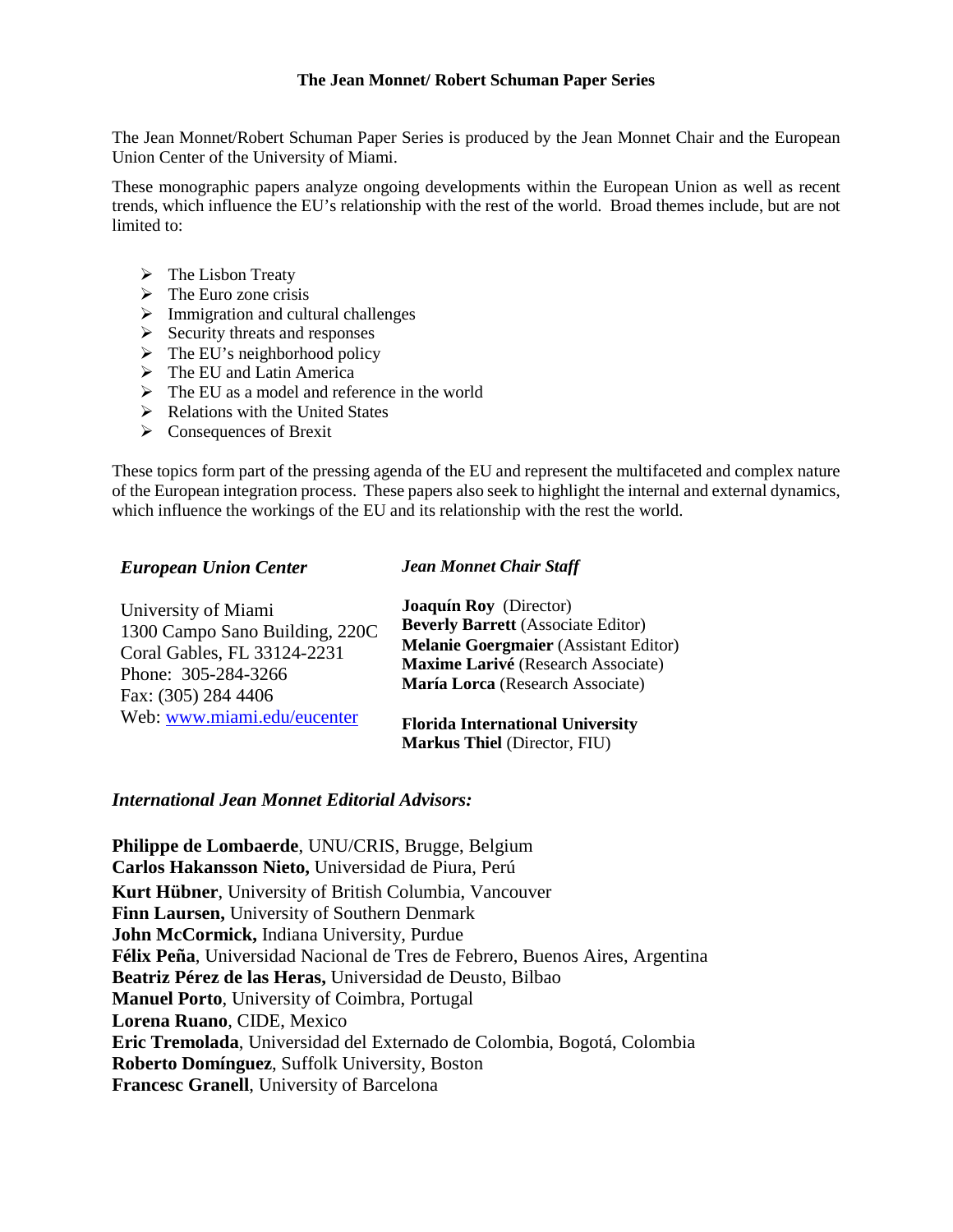# **The EU Refugee Crisis: A Comprehensive Approach to Mitigating Migration with an Emphasis on Trade**

## Eric Little<sup>[1](#page-2-0)</sup>

## Introduction

A refugee is a person who has been forced to leave their country in order to escape War, persecution, or natural disaster. Since 1999, the European Union has worked towards creating a common European Asylum scheme and efforts have been dramatically ramped up in the wake of a drastic influx of incoming refugees resulting from the ongoing civil wars in Syria and overall instability and conflicts found throughout the Middle East and areas of North Africa. The European Union has been a major destination point for refugees and the increased influx in asylum seekers have overwhelmed the European Union, especially member states like Greece, Italy, and those in the southeast. Due to geographic positioning there is an unequal burden placed on the south in comparison to the northern states. This unequal burden primarily stems from EU asylum law that places the responsibility of asylum seekers to the states of origin, leading to the southern states housing and responsible for a much larger number of refugees than states in the north. There has been mass disagreement throughout the European Union on a coordinated effort to solve the problem. Relocation has long been on the reform agenda, with states unable to compromise on the best way to equally distribute the population of refugees throughout the European Union as to ease the burden on the southern states. However, very little progress has been made on the issue, leaving many refugees that have made it to Europe in a state of flux without access to the care and necessities they need.

The relocation reform has hit a standstill in large regards due to growing anti-Islamic sentiments and growing support for right wing anti-immigration parties throughout the European Union. Many of these parties argue that borders should be closed on grounds of national security concerns and economic burdens that refugee's place upon the incoming member states.

This paper seeks to explore avenues that the European Union can explore to alleviate the migration crises both inside and outside the confines of European regulatory law. EU common law has left substantial problems for both refugees and member states, and while reform is possible and seems likely, it is unlikely it will happen in a timeframe to have any substantial impact on the current crises. It is for this reason this paper will seek to explore policies and reforms to mitigate the current problem in the long run outside the confines of the popular relocation scheme reforms. While the likelihood of any immediate solution having a substantial effect on the current migration crisis, a comprehensive approach to the issue can help mitigate the effects of the current crisis, and prove effective in preventing the next migration wave. This paper seeks to analyze the current proposals to reform the common European Asylum framework, as well as explore external actions the European Union can take to mitigate the influx of Refugees, primarily through a

<span id="page-2-0"></span><sup>&</sup>lt;sup>1</sup> Eric Little graduated from the University of Miami in 2016 with a Bachelor's Degree in International Studies and Economics. Participating in academic exchanges at the Vienna University of Economics and Business as well as the University of Exeter helped shape his research interests in International Political Economy and European affairs. In addition to academic exchanges, he had the opportunity to perform his own research in these subject areas at the University of Miami's European Union Center.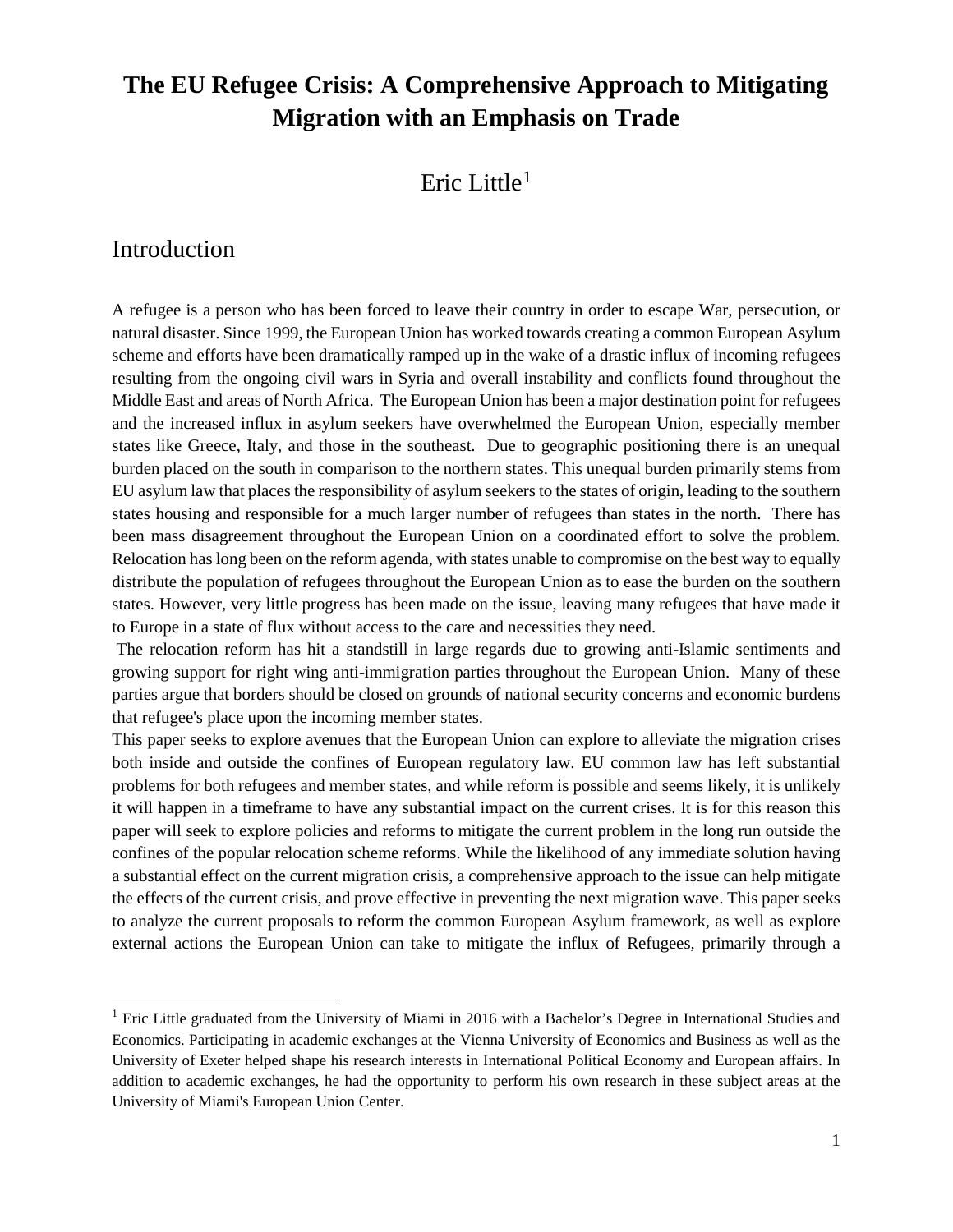retooling of the European Union Mediterranean Strategy, and emphasizing trade as a viable and strategic long-term solution.

## **EU Common Policy**

In the European Union common, asylum and migration law takes the form of three directives and one common regulation as outlined by the European Union. A directive is a legal act of the European Union, which requires member states to achieve a particular result without dictating the means of achieving that result. It can be distinguished from regulations which are self-executing and do not require any implementing measures. The directives and regulations that outline the standards for migration take the form of these four specifically:

-The Qualification Directive 2011/95/EU on standards for the qualification of non-EU nationals and stateless persons as beneficiaries of international protection, for a uniform status for refugees or for persons eligible for subsidiary protection<sup>[2](#page-3-0)</sup>;

(Can be located in the Official Journal of the European Union under: L337/9)

-The Asylum Procedures Directive 2013/32/EU on common procedures for granting and withdrawing international protection<sup>3</sup>;

(Can be located in the Official Journal of the European Union under: L 180/60)

-The Reception Conditions Directive 2013/33/EU laying down standards for the reception of applicants for international protection<sup>4</sup>;

(Can be located in the Official Journal of the European Union under: L 180/96)

-The Dublin Regulation (EU) No 604/2013 establishing the criteria and mechanisms for determining the Member State responsible for examining an application for international protection lodged in one of the Member States by a third-country national or stateless person.<sup>[5](#page-3-3)</sup>

(Can be located in the Official Journal of the European Union under: L 180/31)

The Qualifications Directive and the Asylum Procedures Directive, outline procedures and standards for which persons qualify for international protection and procedures for which protection can be granted or withdrawn. The directive that has presented the biggest hurdles in regards to the current migration crises is

<span id="page-3-0"></span><sup>&</sup>lt;sup>2</sup> Official Journal of the European Union. " REGULATION (EU) No 604/2013. "Establishing the criteria and mechanisms for determining the Member State responsible for examining an application for international protection lodged in one of the Member States by a third-country national or a stateless person." 26 June, 2013. <http://eur-lex.europa.eu/LexUriServ/LexUriServ.do?uri=OJ:L:2011:337:0009:0026:en:PDF>

<span id="page-3-1"></span><sup>&</sup>lt;sup>3</sup> Official Journal of the European Union. "Directive on common procedures for granting and withdrawing international protection (recast)." 26 June, 2013.

<http://eur-lex.europa.eu/legal-content/en/ALL/?uri=celex%3A32013L0032>

<span id="page-3-2"></span><sup>4</sup> Official Journal of the European Union."Directive laying down standards for the reception of applicants for international protection (recast)." 26 June, 2013

<http://eur-lex.europa.eu/legal-content/EN/TXT/?uri=celex%3A32013L0033>

<span id="page-3-3"></span><sup>&</sup>lt;sup>5</sup> Official Journal of the European Union." Regulation establishing the criteria and mechanisms for determining the Member State responsible for examining an application for international protection lodged in one of the Member States by a third-country national or a stateless person (recast)." 26 June, 2013 <http://eur-lex.europa.eu/legal-content/EN/ALL/?uri=CELEX:32013R0604>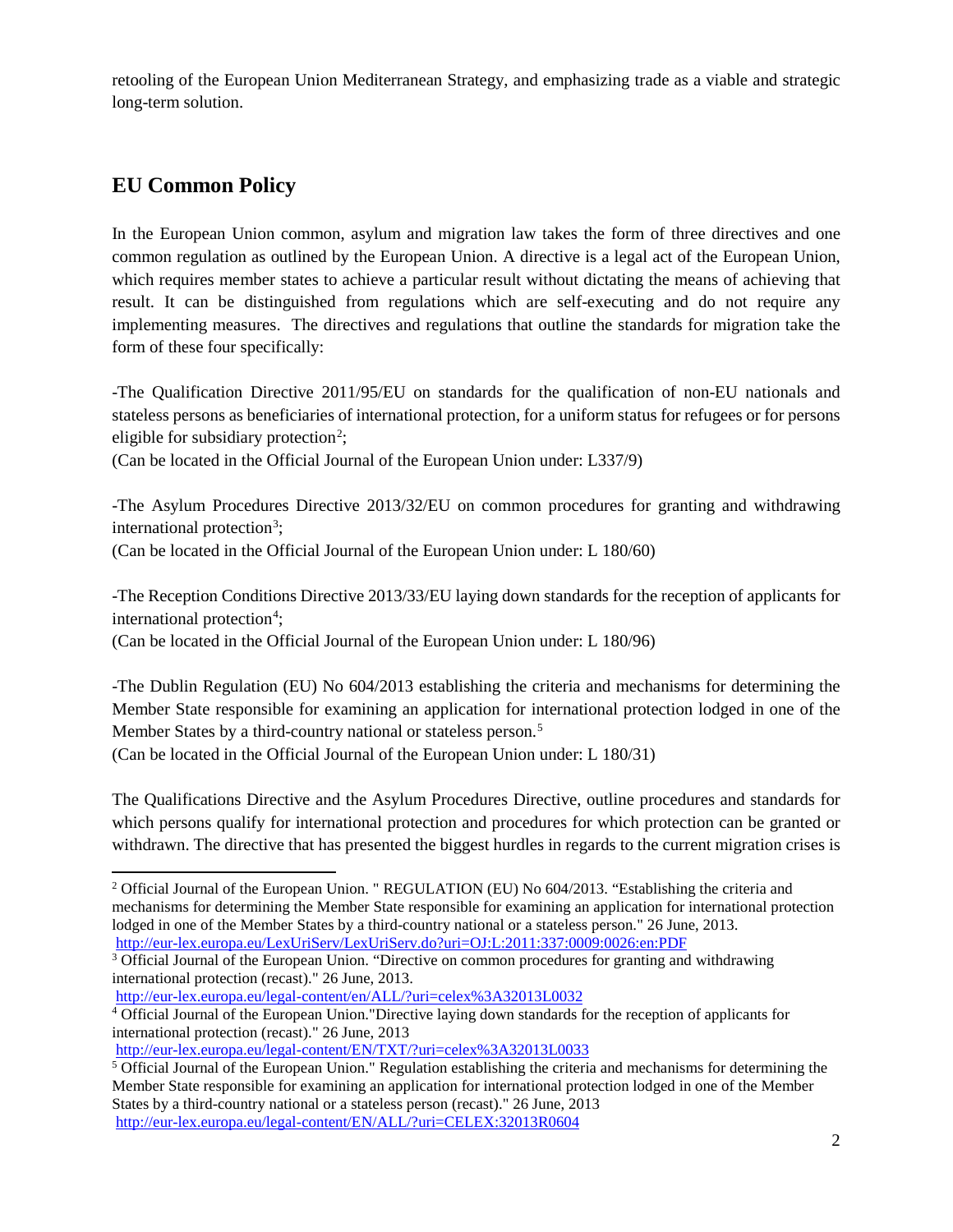The Reception Conditions Directive 2013/33/EU, which lays down the standards for the reception of applicants for international protection.

## **Problems Stemming from Secondary Movement**

The large-scale, uncontrolled arrival of migrants and asylum seekers has put a strain not only on many Member States' asylum systems, but also on the Common European Asylum System as a whole. The volume and concentration of arrivals has exposed in particular the weaknesses of the Dublin System, which establishes the Member State responsible for examining an asylum application based primarily on the first point of irregular entry. The differing treatment of asylum seekers across Member States has further exacerbated the problem of irregular secondary movements. In particular this problem is seen most in Greece, and Italy where officials and resources have been overwhelmed leaving to a failure on behalf of the Greek government to put in due process in and provide the proper facilities and processing procedures due to lack of resources. The failures and burden on these states has led to asylum seekers finding illegal transport further north where reception conditions are much fairer and applicants have a higher chance of having their applications for asylum accepted.

If any member state in the European Union were representative of the flaws the Dublin Accords present, it would be Greece. Shortcomings of the Greek asylum and reception systems have been highlighted in numerous reports from internationally recognized organizations including the United Nations High Commissioner for Refugees (UNHCR)<sup>[6](#page-4-0)</sup>. These reports not only highlighted shortcomings within the Greek asylums system but also brought to fruition legitimate grounds for suspending the Dublin mechanism under European human-rights law. For example, between 2007 and 2008, refugee status was granted to less than one percent of first-time applicants. In addition to those low recognition rates, these reports found that asylum seekers faced significant barriers to submitting applications for asylum including a lack of facilities to apply outside Athens, long wait times amid a chronic shortage of capacity, lack of interpretation services, and lack of information about application procedures. Moreover, inoperative appeal procedures lead to applicants being returned to Turkey and at risk for refoulement.

The UNHRC's report on the Dublin Regulations has called for Member States to utilize Dublin's 'sovereignty clause' to take responsibility for cases that would otherwise be transferred to Greece. This was recommended as a " last resort" option as it should still be on the responsibility of states to reform their respective systems rather than pass off legal responsibilities Concurrently the European Commission began infringement proceedings against the Greek government for denying Dublin returnees access to asylum procedures (the Commission's case was later withdrawn). Recently countries such as Germany has suspended transfers of migrants and have accepted large amounts and have vowed to process their respective claims rather than transferring them back to states such as Greece.

By 2011, several cases brought before the European Court of Human Rights (ECHR) and the Court of Justice of the European Union (CJEU) were requesting a halt to Dublin transfers. In January 2011, the Grand Chamber of the ECHR handed down a critical judgment in M.S.S. v. Belgium and Greece. The result has led to a suspension of transfers to Greece by most Member States. In the decision, the court had ruled

<span id="page-4-0"></span> <sup>6</sup> United Nations Human Rights Council "The Dublin Regulation." *UNHRC.* Accessed: 4 October 2016. <http://www.unhcr.org/4a9d13d59.pdf>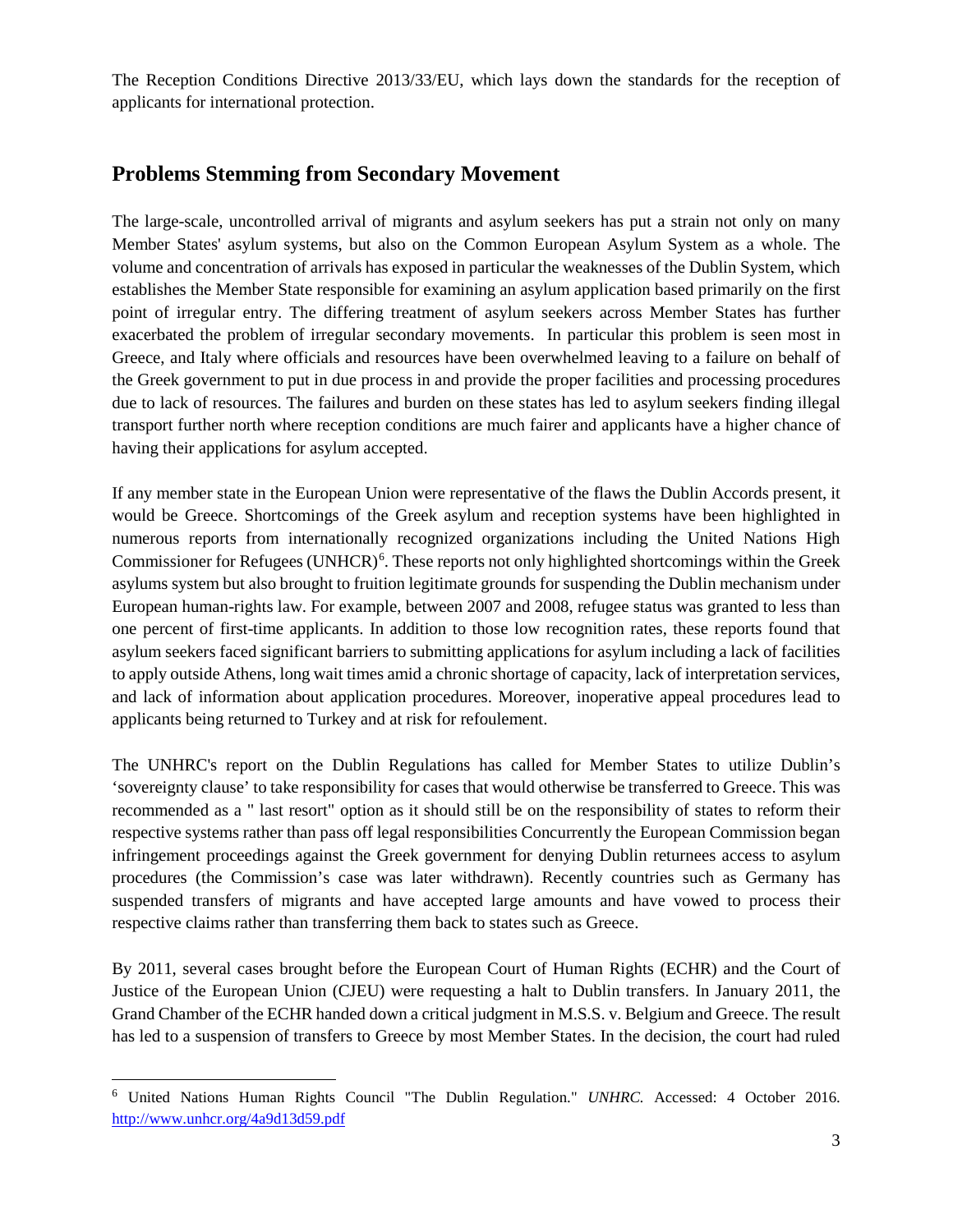that Belgium had violated the applicant's rights by returning him to Greece, where detention and reception conditions put him at risk of inhumane and degrading treatment. In addition, the ruling held that Belgium had a responsibility to verify that the applicant's rights would be respected by Greece before transferring an applicant, as given the case Belgian authorities knew that conditions in Greece at the time would have amounted to a violation of these rights.[7](#page-5-0)

The underlying reasoning of the M.S.S. decision was echoed in the CJEU's decision in the cases of N.S. v. the United Kingdom and M.E. v. Ireland. The court held that Member States may not carry out transfers in cases 'where they cannot be unaware that systemic deficiencies in the asylum procedure and reception conditions of asylum seekers in that Member State amount to substantial grounds for believing that the asylum seeker would face a real risk of being subjected to inhuman or degrading treatment'.[8](#page-5-1) The N.S./M.E. decision has led to a near-universal halt in Dublin transfers to Greece. Furthermore, the language of the decision was incorporated in a new provision in Dublin III prohibiting transfers to states with systemic flaws in their asylum systems. While these are welcome revisions to the Dublin Regulations, they still have gaping systematic shortcomings. The most glaring being the failure on states to apply these decisions to asylum cases outside of Greece, specifically to states well under capacity such as Italy. Italy receives by far the most incoming requests 12,358 with the second highest state receiving 4,725. These influxes of incoming request can be correlated with the recognition rates as countries such as Italy, are statistically speaking well below the average rate of recognition compared to the rest of the European Union accepting around 22 percent of applicants with the EU average at a 56 percent acceptance rate. <sup>[9](#page-5-2)</sup>

## **Solutions for Reform within the EU**

The argument we are presented with in terms of a solution to the reception conditions problem is one that debates on whether the answer is to reform through a reform of the Directive or rather scrap the directive all together and harmonize procedures through regulation. A regulation is the most direct form of EU law; specifically a regulation is "a binding legislative act. It must be applied in its entirety across the EU"<sup>[10](#page-5-3)</sup>. As soon as it is passed, is has binding legal force throughout every MS, on par with national laws. Regulations are analogous to domestic legislation. This is why they are a good illustration of a legal instrument that can lead to uniformity of laws throughout the EU, like 'rules' that set out the precise content. In the adoption there is no flexibility left for the MS. Regulations simplify matters in that they enable immediate application and can be directly invoked before courts by interested parties. They confer rights on individuals that the national courts are bound to protect. Unlike a directive, it is integrated both vertically and horizontally. For those who are bound by or benefit from a regulation, they guarantee union-wide equal laws. In contrast,

[http://access.library.miami.edu/login?url=http://search.proquest.com/docview/1549243084?accountid=14585.](http://access.library.miami.edu/login?url=http://search.proquest.com/docview/1549243084?accountid=14585)

<span id="page-5-0"></span> <sup>7</sup> Triandafyllidou, Anna and Angeliki Dimitriadi. "Migration Management at the Outposts of the European Union: The Case of Italy's and Greece's Borders." 2013. *Griffith Law Review* 22, no. 3: 598-618.

<span id="page-5-1"></span><sup>8</sup> Den Heijer, Maarten. "Secretary of State for the Home Department and M.E. and Others v. Refugee Applications Commissioner, Minister for Justice, Equality and Law Reform." October 2012. *Common Market Law Review* 49, no. 5: 1735-1753.

<span id="page-5-2"></span>[http://access.library.miami.edu/login?url=http://search.proquest.com/docview/1112910711?accountid=14585.](http://access.library.miami.edu/login?url=http://search.proquest.com/docview/1112910711?accountid=14585) <sup>9</sup> "Dublin statistics on countries responsible for asylum application. "*European Council.* March 2014. [http://ec.europa.eu/eurostat/statisticsexplained/index.php/Dublin\\_statistics\\_on\\_countries\\_responsible\\_for\\_asylum\\_a](http://ec.europa.eu/eurostat/statisticsexplained/index.php/Dublin_statistics_on_countries_responsible_for_asylum_application%20-%20Main_statistical_findings) pplication - [Main\\_statistical\\_findings](http://ec.europa.eu/eurostat/statisticsexplained/index.php/Dublin_statistics_on_countries_responsible_for_asylum_application%20-%20Main_statistical_findings)

<span id="page-5-3"></span><sup>10</sup> "Regulations, Directives, and other Acts." *European Union*. Accessed: 4 October 2016. [https://europa.eu/european-union/law/legal-acts\\_en](https://europa.eu/european-union/law/legal-acts_en)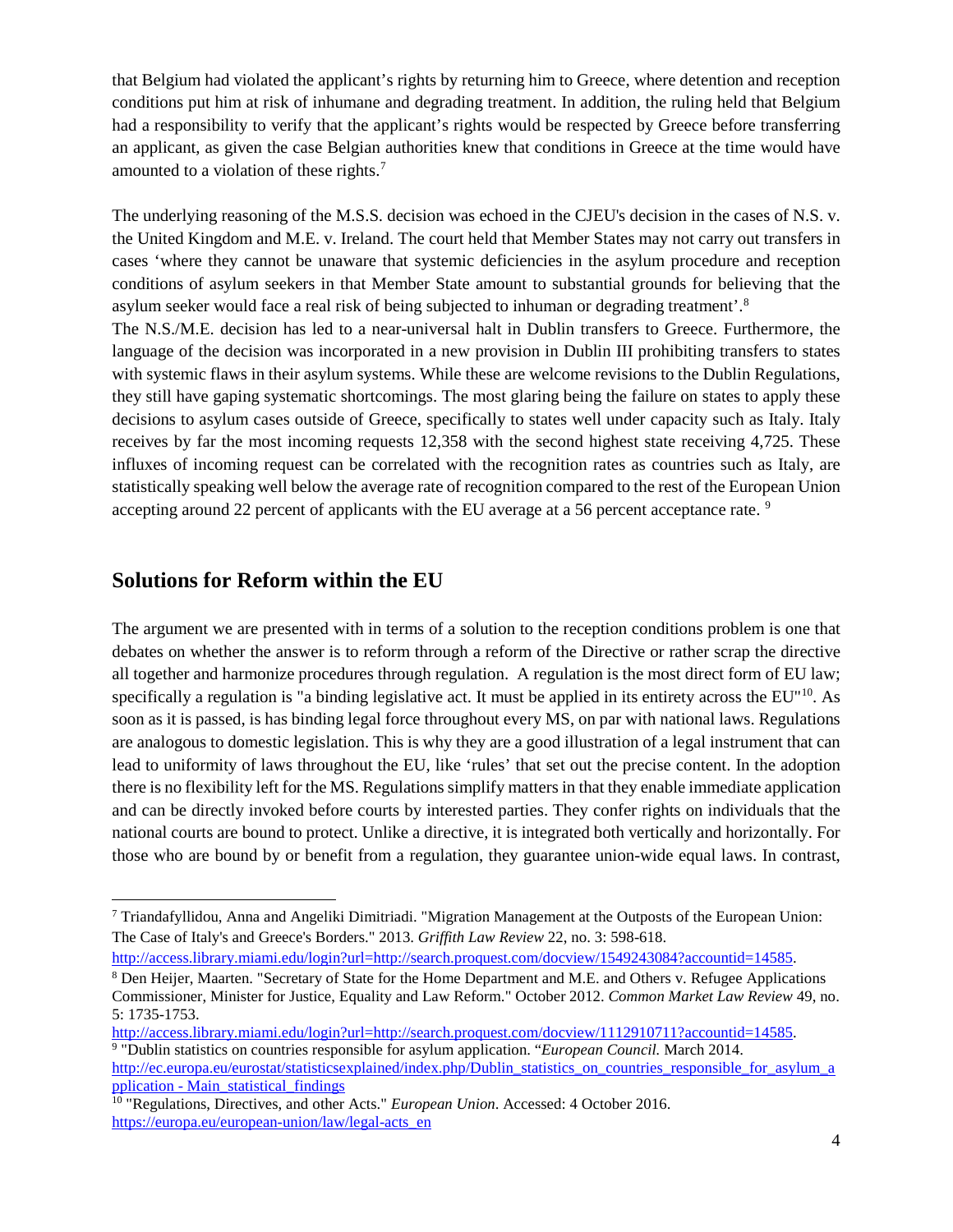directives are goals and standards that are to be met by each member state by a certain time, and each member state has free reign to implement laws and procedures how they want in order to meet the directives set out.

The problem with the directives outlined in the receptions conditions standard is the conflicts stemming from the Dublin Accords and the unequal burden placed on bordering exterior member states, primarily Greece, Italy, and the Balkan States. As we have seen, it is harder for these states to meet the directives due to the disproportional burdens placed on their respective asylum systems as the result of a much higher influx of asylum seekers then those member states geographically farther north.

It is for this reason that if reforms to the common European system are to be effective, these reforms need to be implemented either through revision of current regulation or a complete overhaul of the Dublin Regulations and implementation of a new regulation. The proposed Dublin IV regulation is not the answer. The proposals in the reforms of the Dublin Regulation fail to address the key structural deficiencies that have plagued previous installments of the Dublin regulations. Rather than addressing the problems, many of the proposals would in theory actually exasperate the current problems. While these proposals are changes, they are not good changes. The proposed revisions sacrifice human rights and quality standards of reception in favor of faster application processing times. These do not address the key flaws in the system, primarily irregular entry criterion and responsibilities on the States of application specifically the "Gatekeeper Responsibilities," are not really corrected under the "corrective" mechanism in the Dublin IV proposal.<sup>[11](#page-6-0)</sup>

In response to the release of the proposed reforms to the Dublin Regulation, the European Parliament has recommended the implementation of a new asylum system with three proposed frameworks, including a free choice model, a stripped-down "Dublin minus "system similar to the one in the Dublin IV proposal, which might be politically easier to agree and would simplify proceedings to a great extent, but would leave a number of current problems standing; and thirdly a more refined "limited choice" model combining "Dublin minus" with greatly expanded family criteria and with the possibility for the applicant to choose between places made available by "under-burdened" States.<sup>[12](#page-6-1)</sup>

These proposals stand in contrast to the very state centric "heavy system" which has been in place under the Dublin Regulation. Migration towards the European Union is primarily driven by push factors, while the intra-regional distribution among destination States is mostly influenced by "structural" pull factors, with asylum policy playing a subordinate role. In other words, the idea that replacing Dublin with a more liberal system might attract more protection seekers to Europe, which the Commission presents as an established fact, is actually a dubious hypothesis – one that should not be allowed to rule the EU Asylum Policy without much stronger evidence to support. With this in mind and in terms of effectiveness, the free choice model and the limited choice model present the greatest opportunities for success.

<span id="page-6-0"></span><sup>&</sup>lt;sup>11</sup> "The Reform of the Dublin III Regulation: Study for the Libe Committee conducted under the Directorate-General of International Affairs" 2016. *European Parliament.* 

[http://www.europarl.europa.eu/RegData/etudes/STUD/2016/571360/IPOL\\_STU\(2016\)571360\\_EN.pdf](http://www.europarl.europa.eu/RegData/etudes/STUD/2016/571360/IPOL_STU(2016)571360_EN.pdf)

<span id="page-6-1"></span> $12$  "Proposal for a Regulation of the European Parliament and of the Council establishing the criteria and mechanisms for determining the Member State responsible for examining an application for international protection lodged in one of the Member States by a third-country national or a stateless person (recast)" 2016. *European Commission*.

[http://ec.europa.eu/dgs/home-affairs/what-we-do/policies/european-agenda-migration/proposal-implementation](http://ec.europa.eu/dgs/home-affairs/what-we-do/policies/european-agenda-migration/proposal-implementation-package/docs/20160504/dublin_reform_proposal_en.pdf)[package/docs/20160504/dublin\\_reform\\_proposal\\_en.pdf](http://ec.europa.eu/dgs/home-affairs/what-we-do/policies/european-agenda-migration/proposal-implementation-package/docs/20160504/dublin_reform_proposal_en.pdf)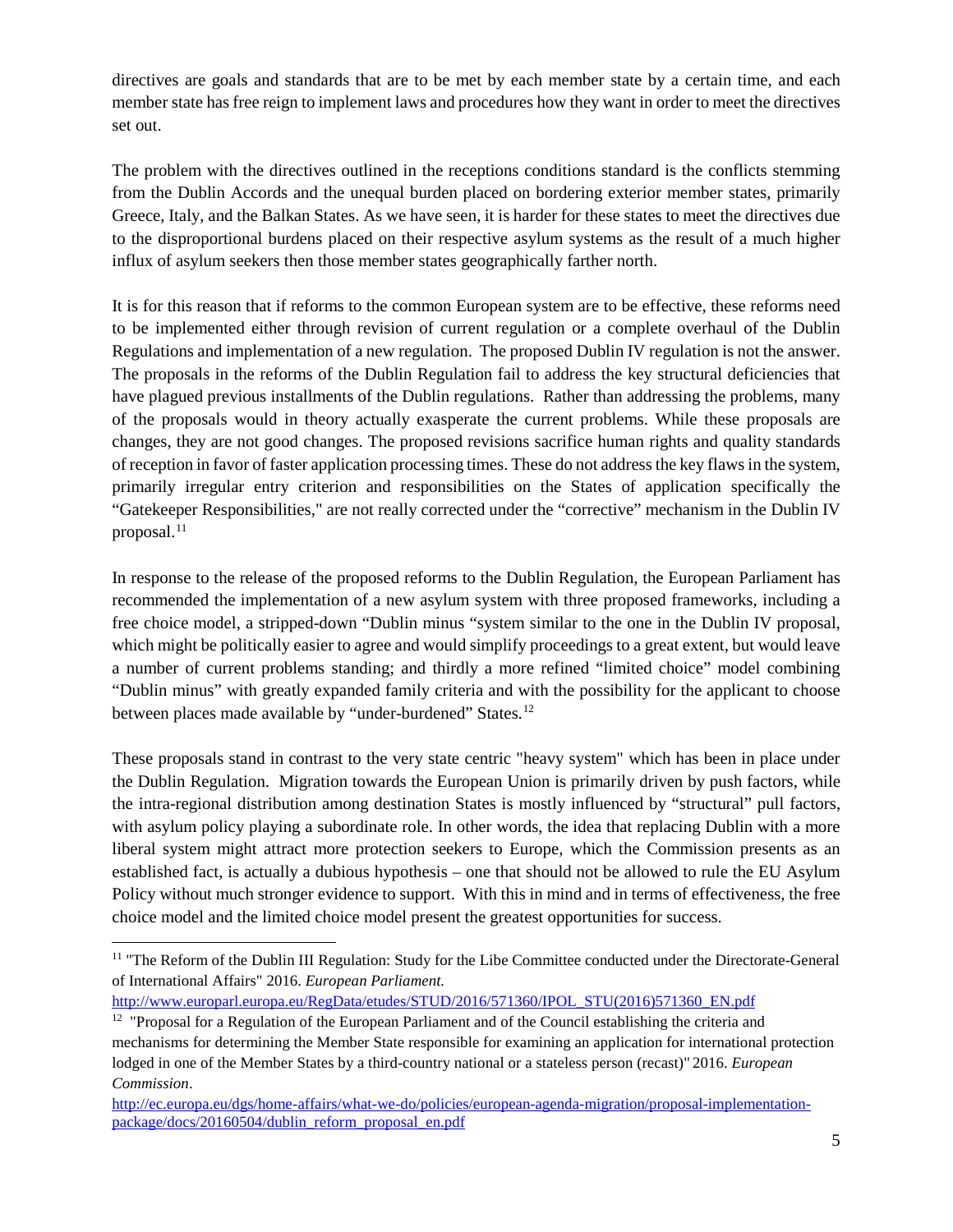Free Choice Model:

The free choice model is a model that is in direct opposition of the policies outlined in the Dublin Regulations. With this model refugees and migrants, would not be restricted to applying for asylum in the state of initial entry. Under this proposed model, refugees would be able to apply for asylum in the state of their choice. Under this model, refugees would have more rights and power in choosing where to apply for asylum. The theory behind this model is that refugees will be able to apply in the states most efficient in processing applications, and by virtue would ease the overburdened Border States such as Greece and, Italy because refugees would be able to move freely towards states with more migrant friendly policies and capabilities to effectively and fairly process applications. A free choice model would in theory have greater long-term economic benefits then more restrictive immigration policies. Restrictive policies and border enforcements encourages a selective process increasing the amount of skilled workers and diluting the capital share of the skilled worker. In contrast, with a free choice model, refugees would be able to apply for asylum in states more apt to fairly process applications. This, in turn, would bring up the average of accepted refugees and by default increase the amount of unskilled workers in the state, effectively raising the capital stock of the skilled worker majority of the European Union and in the long term boosting the support and sustainability of the welfare state. $13$ 

While in theory a free choice model would be effective, it is uncertain of the factors necessary for this model to be effective. One condition of this theory is that states will be in competition to conduct the best asylum processing procedures. It is assumed that refugees will choose states that provide the most just and efficient application processing, in practice however, this seems less likely as state incentive in the current political climate is to limit the amounts of refugees in their respective states. Given the rise of right wing and anti-immigration parties, the current political climate would dictate for states to make themselves less attractive to refugees to limit the "pull factors" and amount of asylum applicants. Survey results suggest that in virtually all the contemporary West European countries, a majority of voters are opposed to the idea of the multicultural society. [14](#page-7-1) This means that if an anti-immigration party has success and the issue becomes salient, all other parties have incentives to take up a restrictive policy position – not just the niche party's immediate competitors. A left-wing party may attempt to reduce its losses to anti- immigration challengers by withdrawing its support for the ideal of the multicultural society.

The current political climate does not dictate competition for the most effective processing of refugees. Rather, it dictates the opposite, which would dilute the application process as a whole, as the political climate does not dictate a race to the top. It rather encourages a race to becoming the least attractive, which means not reforming asylum procedures and conditions for the betterment of the refugee, which is the goal of migration reform in the European Union.

<span id="page-7-0"></span> <sup>13</sup> Russo, G. "Voting over selective immigration policies with immigration aversion." December 2011. *Economics of Governance, 12*(4), 325-351.<http://dx.doi.org/10.1007/s10101-011-0098-y>

<span id="page-7-1"></span><sup>14</sup> Van Spanje, J." Contagious parties: Anti-immigration parties and their impact on other parties' immigration stances in contemporary Western Europe." 2010 Party Politics, 16(5), 563.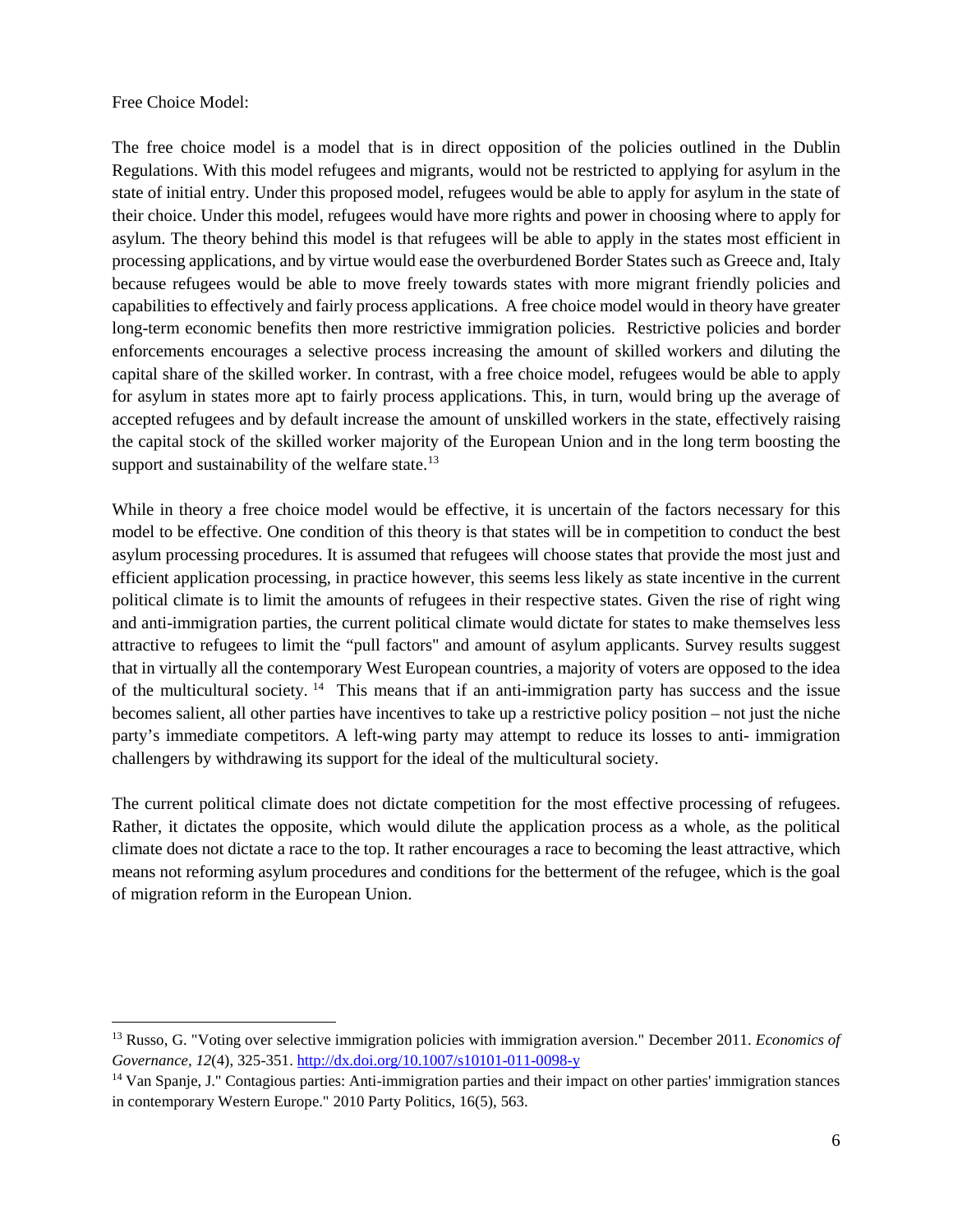Limited Choice Model:

The other viable proposal would be the limited choice model. With this model, migrants would be able to select to apply for asylum from a list of pre-selected options, allowing the Governments to have more control over the distribution of refugees, and guiding the flow of refugees to states most capable, as well as increasing the rights of the refugee by giving more choice than being limited to the states of initial entry. This model would serve to give more control to the EU in regards to controlling the distribution of refugees, allowing the pressure to be taken off the Border States. It could forward the agenda for refugee quota's and allow for better monitoring and more effective placement of refugees, for both the refugees' and the European Union member states as a whole. The biggest hurdles to such a model being implemented would be the agreement on quotas, how refugees are transferred, and the criteria for which refugee applications are processed i.e. What determines which states a refugee has to choose from for applying for asylum?

This reform would prove to be the most effective of reforms. It would give states the control they desire and would increase the rights of the refugee, by increasing their choices and allowing states to use the money gained from the eliminations of the former system to improving the reception conditions in the designated areas that this proposal would require. The hurdles to this proposal in addition to the hurdles resulting from agreement on legal language and quotas would be stem from sheer technical assistance. In order for this plan to be effective, it would require assistance in securing efficient and humane routes from origin countries, to destination countries, in the European Union. I believe the solution to this hurdle would be to invest in partnerships with allies in the Middle East, primarily Jordan whom houses the largest majority of refugees, in establishing reception sites in third countries and providing the logistical and technical support to provide legal pathways to destination countries from these third countries of origin. This would ease the pressure off the European Union in regards to the pressures of handling asylum applications, and provide an exterior control regarding controlling the flow and tracking of refugees.

### **Migration Management through the Mediterranean Strategy and Trade**

While these proposed reforms will certainly have a beneficial effect on the refugee crises, they certainly will not have an immediate impact and they should not be viewed as immediate solutions. While these reforms could lead to effective change it will not lead to effective mitigation of exponentially increasing waves of refugee migration rather they are structural changes designed to better handle the larger influx of refugees. They do not address the root problem and while the improvements are necessary, it is not a solution, which will effectively cause sustainable relief. In order for the European Union to cause effective and sustainable change, the European Union should place equal focus on addressing the roots of the crises and work towards limiting the influx of refugees by bolstering its relations with its Mediterranean allies through its Neighborhood policy and the Mediterranean Partnership, through states such as Jordan, through Macro Financial Assistance in the short term and liberalization of trade in the long term through the Mediterranean Agenda and Union for the Mediterranean.

The Union for the Mediterranean promotes economic integration across 15 neighbors to the EU's south in North Africa, the Middle East and the Balkans region. Formerly known as the Barcelona Process, cooperation was re-launched in 2008 as the Union for the Mediterranean. It was an opportunity to make relations more operational with the initiation of new regional and sub-regional projects with relevance for those living in the region. Projects address areas such as economy, environment, energy, health, migration,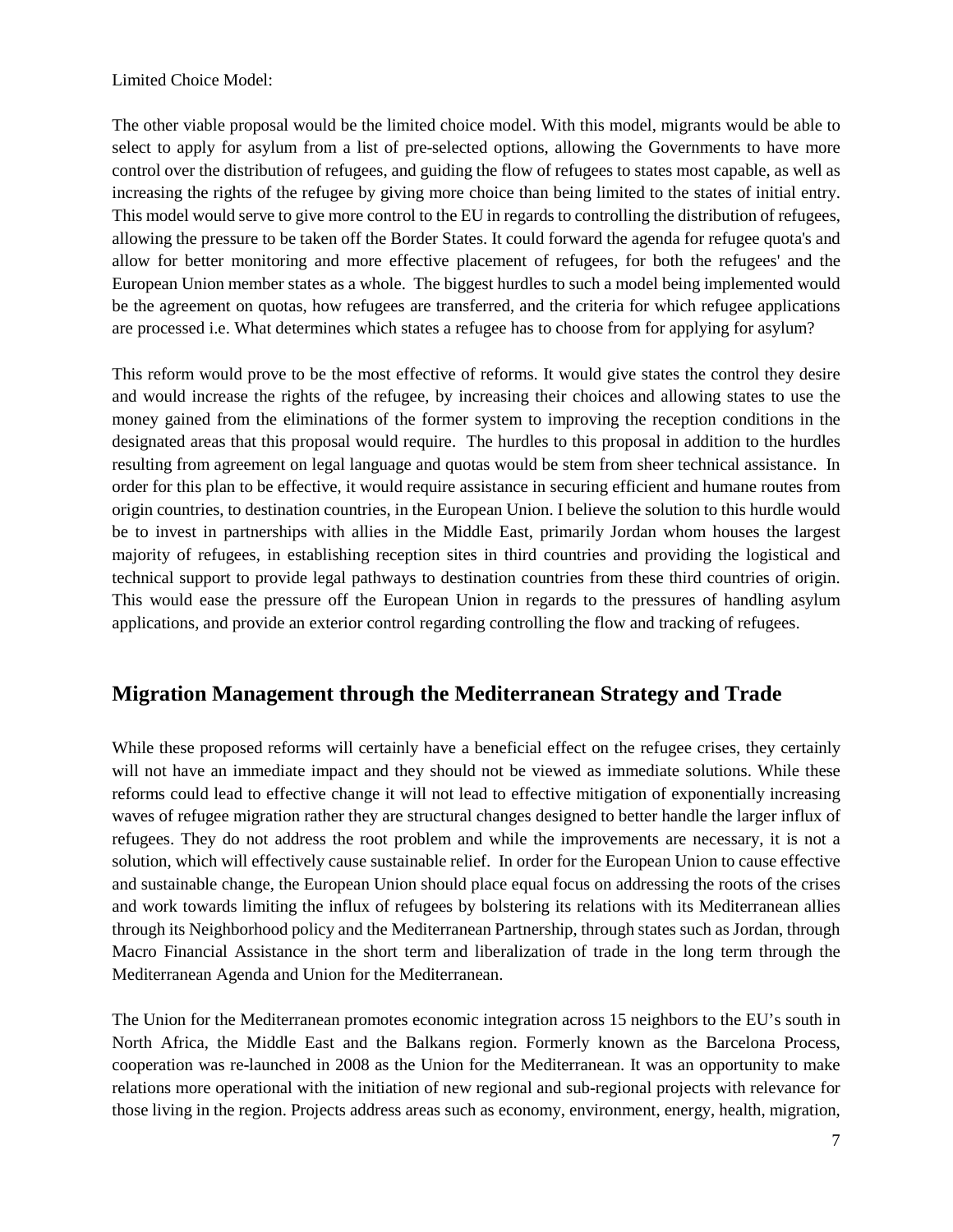education and social affairs.[15](#page-9-0) To date, the Barcelona Process and the Union for the Mediterranean have failed to live up to their outlined goals, and while there are mechanisms in place for both parties to benefit, the EU has hedged any potential gains stemming from resistance to lift agricultural and labor intensive sector protectionist policies<sup>[16](#page-9-1)</sup>. Given the recent migration climate, the EU would be wise to ease those restrictions and let their Mediterranean Partners prosper in exchange for a mitigated flow of refugees in the European Union, which will later be discussed in detail.

An example of such a partner in the Mediterranean and a member of the Union of the Mediterranean is Jordan. Jordan is a small Mediterranean state with a GDP of 33 billion dollars and a population estimated to be around 8 million people resulting in a GDP per capita of roughly 5 thousand dollars<sup>17</sup>. Jordan houses the largest proportion of refugees in the world. As of November 2015, over 633,000 persons from Syria had sought refuge in Jordan since 2011, according to the United Nations High Commissioner for Refugees (UNHCR).[18](#page-9-3) In contrast, the European Union has combined GDP of 16.3 Trillion dollars and a population of roughly 510 million people resulting in a GDP per capita of around 35,000 dollars. The European Union has a GDP per capita roughly 7 times the size of Jordan yet proportionally Jordan houses 48 percent more refugees per person, yet has 6 times as less money per person to do it<sup>19</sup>.

Jordan is only one example of the states in the Mediterranean experiencing influxes of refugees; in many cases, refugees migrate to Europe after attempting to settle in the Mediterranean and Northern Africa. In many cases, refugees are unable to settle due to economic reasons and in some cases political and social unrest in the states. These factors combined leave refugees with daunting choice of staying in an area where chance of survival seems slim due to these economic and political conditions, or make the dangerous and life-threatening journey to cross the Mediterranean Sea into the EU states of Greece, Italy and the Balkans. Researchers found that increased migration across the Mediterranean was closely associated with difficulties in securing access to protection or work, due to newly introduced visas as well as cascading border closures in the countries people had previously travelled to. Consequently, refugees and migrants are channeled towards Turkey and ultimately other Mediterranean States - where they often could not secure a status or livelihood - and use smugglers to get out of these countries and find safety elsewhere.<sup>[20](#page-9-5)</sup>

The EU has an opportunity to cooperate on the migration issue, and this cooperation can be extended and reinforced through trade and economic development, this type of cooperation could potentially reduce influx of migrants and refugees by improving economic and employment conditions as well as overall improvement in the overall stability of the political climate in the region. If the EU were to refocus its efforts and achieve the goals they have outlined in the Union for the Mediterranean, then they would be able to not only tackle the migration issue, from an economic perspective, but also mitigate many of the other factors leading to secondary movement for migrants such as political and social unrest and stability.

<span id="page-9-1"></span><sup>16</sup> Péridy, Nicolas and Nathalie Roux. "Why are the Trade Gains from the Euro-Mediterranean Partnership so Small?" June 2012. *Journal of World Trade* 46, no. 3: 571-595. <http://access.library.miami.edu/login?url=http://search.proquest.com/docview/1035328792?accountid=14585.>

<span id="page-9-2"></span><sup>17</sup> "Country at a Glance: Jordan." Accessed: November 16, 2016. *World Bank.* <http://www.worldbank.org/en/country/jordan>

<span id="page-9-0"></span> <sup>15</sup> "Union for the Mediterranean: Mission." *Union for the Mediterranean.* Accessed: 11 October 2016. <http://ufmsecretariat.org/who-we-are/>

<span id="page-9-4"></span><span id="page-9-3"></span><sup>18</sup> "Syrian Refugee Response." 04 December, 2016. *United Nations Human Rights Council.* <http://data.unhcr.org/syrianrefugees/country.php?id=107>

<sup>19</sup> 'European Union." Accessed:16 November 2016. *World Bank. <http://data.worldbank.org/region/european-union>*

<span id="page-9-5"></span><sup>20</sup> Betts, Alexander. "Towards a Mediterranean Solution? Implications for the Region of Origin." *International Journal of Refugee Law* 18, no. 3-4 (09, 2006): 652.

[http://access.library.miami.edu/login?url=http://search.proquest.com/docview/214010161?accountid=14585.](http://access.library.miami.edu/login?url=http://search.proquest.com/docview/214010161?accountid=14585)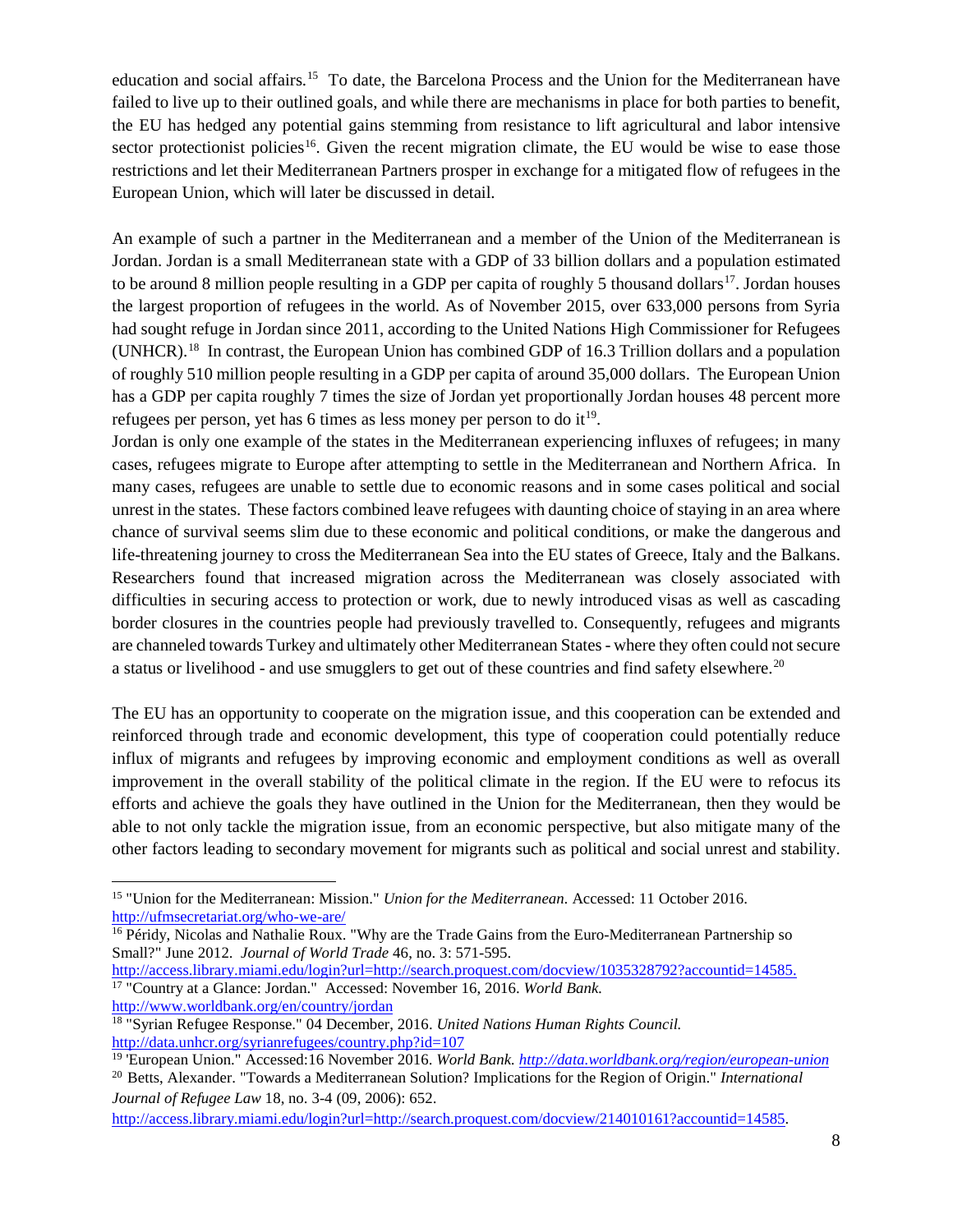While this strategy would obviously take cooperation from both sides and a strong persistent commitment to the goals of the agenda, as given the Jordan Situation, there are clearly motivating factors for cooperation on both sides to work to improve the situation and seriously build upon the framework for which they have conceived.

While, at first glance, the migration-asylum nexus appears to complicate the prospects for inter-agency collaboration, it may well ultimately improve the prospects for inter-state cooperation. The migration nexus brings light to perceived linkages being created between the motives underlying managed migration, on one end and the other areas such as durable solutions, protection capacity and tackling root causes, on the other. These linkages have provided incentives for cooperation to emerge in the regions of origin in the Mediterranean. Ultimately, it may be the desire to control and manage migration that leads to positive outcomes because of this perceived linkage' across issue-areas<sup>21</sup>.

The linkages stemming from the common issue of migration can extend beyond that into areas of trade and other strategic partnerships. Through Macro financial Assistance, the European Union has already aligned their interests in slowing the flow of migration into Mediterranean states and Europe. Through economic relief packages and trade non-European Union member states in the Mediterranean and North Africa can bolster economic growth because the increased levels of investments allow for more resources to house refugees and helps mitigates the need for refugees to move onwards due to economic burdens and lack of adequate resources in this region. The European Union has implemented this strategy on a small scale for example having given Jordan roughly 500 million dollars in Macro financial Assistance to date<sup>[22](#page-10-1)</sup>.

However, Macro Financial Assistance only offers short term relief, in order for a sustainable effective solution, a more comprehensive approach would be to strengthen and further liberalize trade with its partners in the Mediterranean. Increasing trade with partners in the Mediterranean would increase the amount of unskilled jobs in the Mediterranean region where a majority of migrants and refugees are housed as they search for jobs. With reduced barriers to trade, capital would be more freely to flow from the European Union to the Mediterranean.

In New Economic Geography models, which build upon the Heckscher- Olin models of international trade, simulation results have shown that capital mobility narrows the wage difference across countries. The real wage in the labor abundant country is even slightly higher than that in the other country when the trading cost is sufficiently low. When both mobile capital and agricultural trade costs are involved in the model, the simulation results show that the countries with abundant labor have much higher real wage than the other country[23](#page-10-2). If this were the case in terms of reducing trade barriers with the Mediterranean, real wages would rise in the region as they are the more labor abundant even more so with the influx of refugees, a large unskilled labor force, in addition the increased demand for products would raise the number of jobs available in the area, lowering unemployment.

<span id="page-10-0"></span><sup>&</sup>lt;sup>21</sup> Betts, Alexander. "Towards a Mediterranean Solution? Implications for the Region of Origin." September 2006. *International Journal of Refugee Law* 18, no. 3-4: 652.

<span id="page-10-1"></span><http://access.library.miami.edu/login?url=http://search.proquest.com/docview/214010161?accountid=14585.> <sup>22</sup> "EU-Jordan: Commission Proposes further 200 Million Euros in Macro-Financial Assistance." Jun 29, 2016. *Targeted News Service.*

<span id="page-10-2"></span><http://access.library.miami.edu/login?url=http://search.proquest.com/docview/1800304103?accountid=14585.> <sup>23</sup> Li, Yao. "Capital mobility, diminishing returns and wage inequality." 2012. *Journal of International Trade & Economic Development* 21, no. 3: 321-345.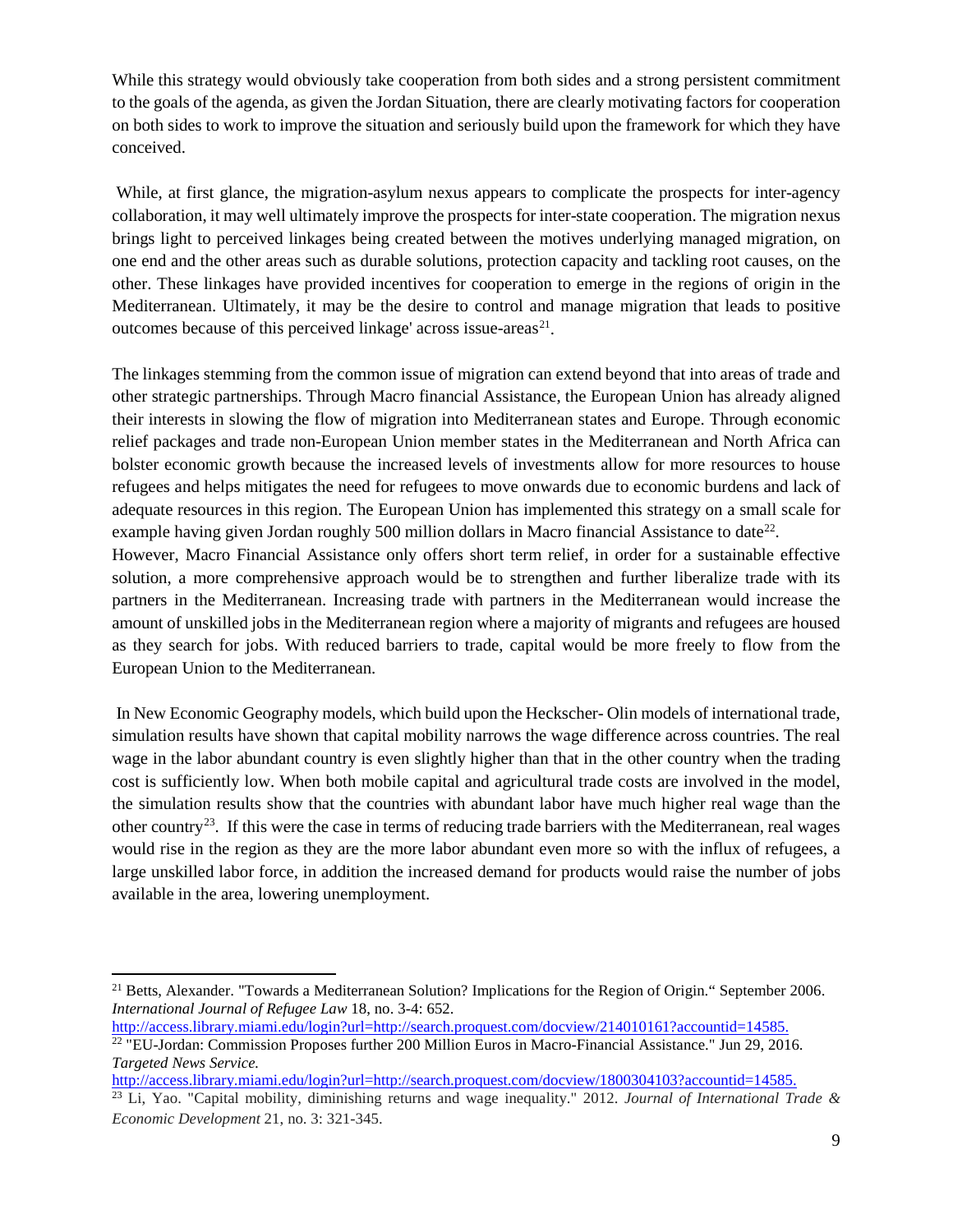In regards for the European Union, a trade deal would net two effects in theory. The first effect being lower prices on final products, as the costs of inputs would be lower allowing for a higher marginal product of capital, in the more capital-intensive final manufacturing production. The second effect would be a decrease in the number of migrants seeking refuge in the European Union. A primary reason for the migration of refugees from the Mediterranean into the European Union and migration from the Mediterranean to Turkey and then into the European Union is the inability to secure a livelihood in these regions. With increased trade, more jobs would be available to refugees, as unskilled labor employment would expand given the expansion of the agricultural industries and other labor-intensive industries in which the Mediterranean holds a substantial comparative advantage. In addition to the expansion of employment opportunities for refugees, such liberalization of trade would also coincide with higher wages in the more labor-intensive industries, which would lower the incentive for secondary movement. The projected increases in GDP would allow states in the region more resources to distribute in order to improve the welfare of refugees and strengthen the necessary institutions to provide political stability, and improve the level of protection received by Refugees as discussed previously by the increased linkages across issue areas.<sup>[24](#page-11-0)</sup>

## **How a Mediterranean Trade Centric Solution May Impact Negotiations with Turkey**

To date the European Union has largely focused its effort on migration mitigation through negotiations for refugee assistance with Turkey (holding and returning denied refugees). For decades, Turkey has been attempting to strong arm their way into the European Union and the latest migration crises has led to leverage for Turkey to further their bid. While Turkey would be a strategic partner in the Middle East for the European Union, acceptance into the EU would be met with great criticism, given Turkey's political climate and failure to meet the democratic standards for which the EU expects and requires of its member states. In current negotiations Turkey is attempting to further its integration with the EU, by holding Visa free travel for Turkish Citizens as a key bargaining chip in regards to cooperation with the EU in any negotiations regarding Turkish assistance to aiding the EU's current refugee crises.<sup>[25](#page-11-1)</sup> In General terms Turkey has leveraged Turkish aid in regarding the holding of refugees and aiding in the return of denied refugees in a proposed exchange for visa free travel throughout the European Union for Turkish passport holders. Given the EU-Turkish customs Union, this deal would put the state on level with EEA members such as Switzerland, and Iceland.

In recent events, the European Union has expressed desire to put Turkish membership negotiations on hold indefinitely, which has led to Turkey threatening to "open the flood gates," in regards to refugees which could serve to completely over burden the European Union.<sup>[26](#page-11-2)</sup>

With this threat, it is crucial that the European Union slows the influx of refugees, and Turkey is a major origin for secondary movement into the EU, however given the leverage that Turkey will hold over the European Union in these negotiations, a smarter strategy would be to retool the Mediterranean Agenda, and strengthen the EU Mediterranean Partnerships. Through strengthening the partnerships in the Mediterranean, the European Union can increase trade benefits for itself as well as further its objectives

<span id="page-11-0"></span> <sup>24</sup> Al-Kahlidi Suleiman." EU relaxes trade rules with Jordan to create jobs for Syrian refugees" July 21, 2016. *Reuters.* <sup>25</sup> "EUR: Merkel in Turkey to Bolster Migrant Deal." *AAP General News Wire,* Apr 24, 2016.

<span id="page-11-1"></span>[http://access.library.miami.edu/login?url=http://search.proquest.com/docview/1783705708?accountid=14585.](http://access.library.miami.edu/login?url=http://search.proquest.com/docview/1783705708?accountid=14585)

<span id="page-11-2"></span> $\frac{26}{26}$  Karadeniz, T & Tattersall, N. "Erdogan warns Europe that Turkey could open migrant gates." 25 November 2016. *Reuters.* <http://www.reuters.com/article/us-turkey-europe-erdogan-idUSKBN13K0R6>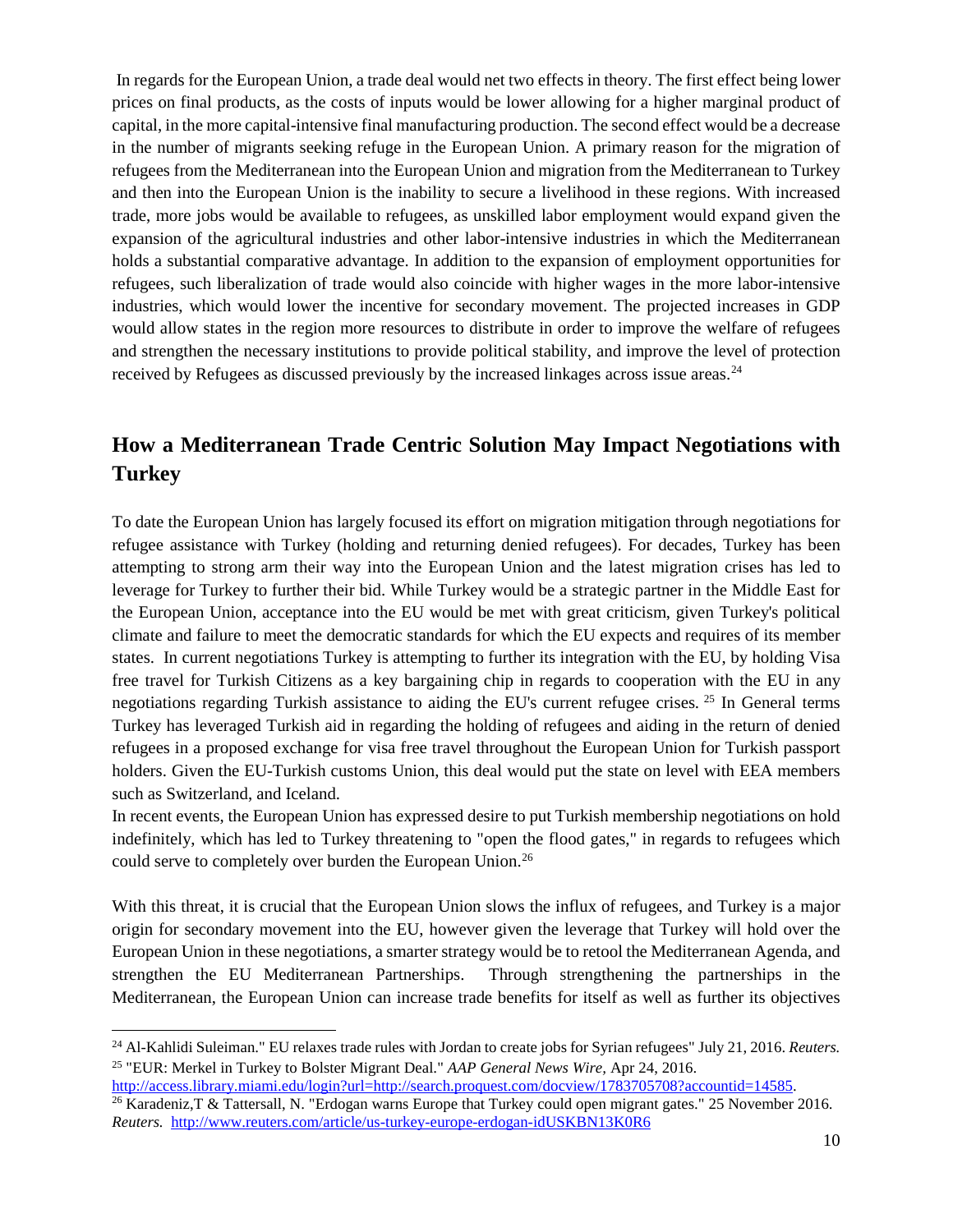and the Mediterranean's objectives of strengthening refugee institutions and capacities, and slowing secondary movement into the European Union, through improvements in these states. The Mediterranean would also experience benefits, as discussed they will house more refugees, however the region will experience increased potential gains from trade and subsequent economic growth, allowing opportunities to improve the respective levels of welfare in the states of partnership<sup>27</sup>.

In addition to the immediate benefits of strengthening such a partnership, it also mitigates leverage in any further negotiations with Turkey. By mitigating secondary movement in North Africa and the Mediterranean, it would help alleviate the problems the negotiations with Turkey would aim to solve. Many of the refugees move from the Mediterranean to Turkey before attempting entry into the European Union<sup>[28](#page-12-1)</sup>. By focusing trade efforts on rewarding states that alleviate and improve refugee conditions, it will in fact create a race to the top in regards to refugee reception and capabilities, exponentially relieving the flow of migrants into Europe as pull factors into the European Union would experience a relative decline. This is a more plausible solution for the EU as it limits the flow of migrants a major sticking point for the antiimmigrant parties throughout the EU, and with such partnerships already in place it would be easier for the EU to strengthen and build upon the Mediterranean Agenda, especially given the mutual incentives for both sides to find a solution for mitigating and solving the problems that this refugee crises has given rise to.

## **Conclusion**

The refugee and migration crises has served as one of the most hotly debated topics in the European Union and its impact will serve to shape and have a considerable impact on the future of the European Union. The European Union has an opportunity to strengthen its partnerships in the southern Mediterranean and North Africa, and such a partnership could serve beneficial to both regions in regards to the refugee crises as discussed. Furthermore, such a strategy which is reliant on liberalizing trade through there Mediterranean partners would help mitigate the impact of any threats from Turkey in regards to their separate negotiations regarding Turkish-EU membership who's outcome could serve to have the largest impact on the future of the EU and the international order as a whole. While utilizing a strategy that is trade centric will serve to have a substantial impact, the EU must also make strides in regards to reforming their own Asylum scheme, which has hampered and compounded the problems regarding the influx of refugees as of late.

<span id="page-12-0"></span> <sup>27.</sup>De Wulf, Luc et al. "Economic Integration in the Euro-Mediterranean Region." September 2009. *Center for Social and Economic Research*

[http://trade.ec.europa.eu/doclib/docs/2009/october/tradoc\\_145214.pdf](http://trade.ec.europa.eu/doclib/docs/2009/october/tradoc_145214.pdf)

<span id="page-12-1"></span><sup>28&</sup>quot;UN Summit to Hear New Research on Why Refugees, Migrants Crossed Mediterranean in 2015." 19, Sep 2016. *Targeted News Service.*

[http://access.library.miami.edu/login?url=http://search.proquest.com/docview/1820947645?accountid=14585.](http://access.library.miami.edu/login?url=http://search.proquest.com/docview/1820947645?accountid=14585)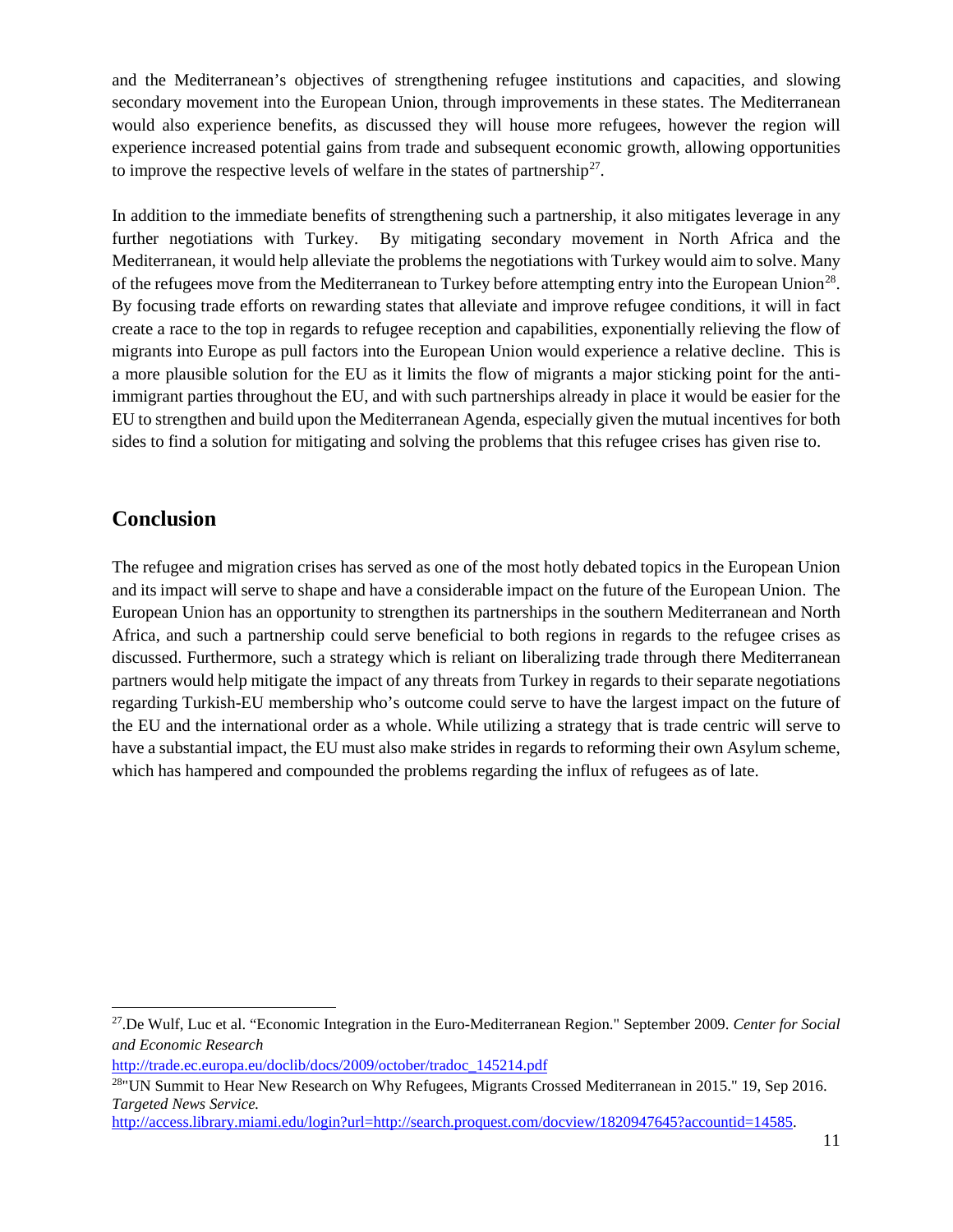## **Bibliography**

- Betts, Alexander. "Towards a Mediterranean Solution? Implications for the Region of Origin." *International Journal of Refugee Law* 18, no. 3-4 (09, 2006): 652. [http://access.library.miami.edu/login?url=http://search.proquest.com/docview/214010161?accoun](http://access.library.miami.edu/login?url=http://search.proquest.com/docview/214010161?accountid=14585) [tid=14585](http://access.library.miami.edu/login?url=http://search.proquest.com/docview/214010161?accountid=14585)
- "Country at a Glance: Jordan." Accessed: November 16, 2016. *World Bank.* <http://www.worldbank.org/en/country/jordan>
- Den Heijer, Maarten. "Secretary of State for the Home Department and M.E. and Others v. Refugee Applications Commissioner, Minister for Justice, Equality and Law Reform." October 2012. *Common Market Law Review* 49, no. 5: 1735-1753. [http://access.library.miami.edu/login?url=http://search.proquest.com/docview/1112910711?accou](http://access.library.miami.edu/login?url=http://search.proquest.com/docview/1112910711?accountid=14585) [ntid=14585](http://access.library.miami.edu/login?url=http://search.proquest.com/docview/1112910711?accountid=14585)
- De Wulf, Luc et al. "Economic Integration in the Euro-Mediterranean Region." September 2009. *Center for Social and Economic Research.*  [http://trade.ec.europa.eu/doclib/docs/2009/october/tradoc\\_145214.pdf](http://trade.ec.europa.eu/doclib/docs/2009/october/tradoc_145214.pdf)
- "Dublin statistics on countries responsible for asylum application. " March 2014. *European Council.*  [http://ec.europa.eu/eurostat/statistics](http://ec.europa.eu/eurostat/statistics-explained/index.php/Dublin_statistics_on_countries_responsible_for_asylum_application#Main_statistical_findings)explained/index.php/Dublin\_statistics\_on\_countries\_responsible\_for\_asylum\_application#Main [statistical\\_findings](http://ec.europa.eu/eurostat/statistics-explained/index.php/Dublin_statistics_on_countries_responsible_for_asylum_application#Main_statistical_findings)
- European Commission. "Proposal for a Regulation of the European Parliament and of the Council Establishing the criteria and mechanisms for determining the Member State responsible for examining an application for international protection lodged in one of the Member States by a third-country national or a stateless person (recast)" 2016. [http://ec.europa.eu/dgs/home-affairs/what-we-do/policies/european-agenda-migration/proposal](http://ec.europa.eu/dgs/home-affairs/what-we-do/policies/european-agenda-migration/proposal-implementation-package/docs/20160504/dublin_reform_proposal_en.pdf)[implementation-package/docs/20160504/dublin\\_reform\\_proposal\\_en.pdf](http://ec.europa.eu/dgs/home-affairs/what-we-do/policies/european-agenda-migration/proposal-implementation-package/docs/20160504/dublin_reform_proposal_en.pdf)
- "European Union." Accessed:16 November 2016. *World Bank. <http://data.worldbank.org/region/european-union>*
- "EU-Jordan: Commission Proposes further 200 Million Euros in Macro-Financial Assistance." Jun 29, 2016. *Targeted News Service.* [http://access.library.miami.edu/login?url=http://search.proquest.com/docview/1800304103?accou](http://access.library.miami.edu/login?url=http://search.proquest.com/docview/1800304103?accountid=14585) [ntid=14585](http://access.library.miami.edu/login?url=http://search.proquest.com/docview/1800304103?accountid=14585)
- "EUR: Merkel in Turkey to Bolster Migrant Deal." Apr 24, 2016. *AAP General News Wire.* [http://access.library.miami.edu/login?url=http://search.proquest.com/docview/1783705708?accou](http://access.library.miami.edu/login?url=http://search.proquest.com/docview/1783705708?accountid=14585) [ntid=14585](http://access.library.miami.edu/login?url=http://search.proquest.com/docview/1783705708?accountid=14585)

Karadeniz,T & Tattersall, N. "Erdogan warns Europe that Turkey could open migrant gates." 25 November, 2016. *Reuters.* <http://www.reuters.com/article/us-turkey-europe-erdogan-idUSKBN13K0R6>

Li, Yao. "Capital mobility, diminishing returns and wage inequality." 2012. *Journal of International Trade & Economic Development* 21, no. 3: 321-345.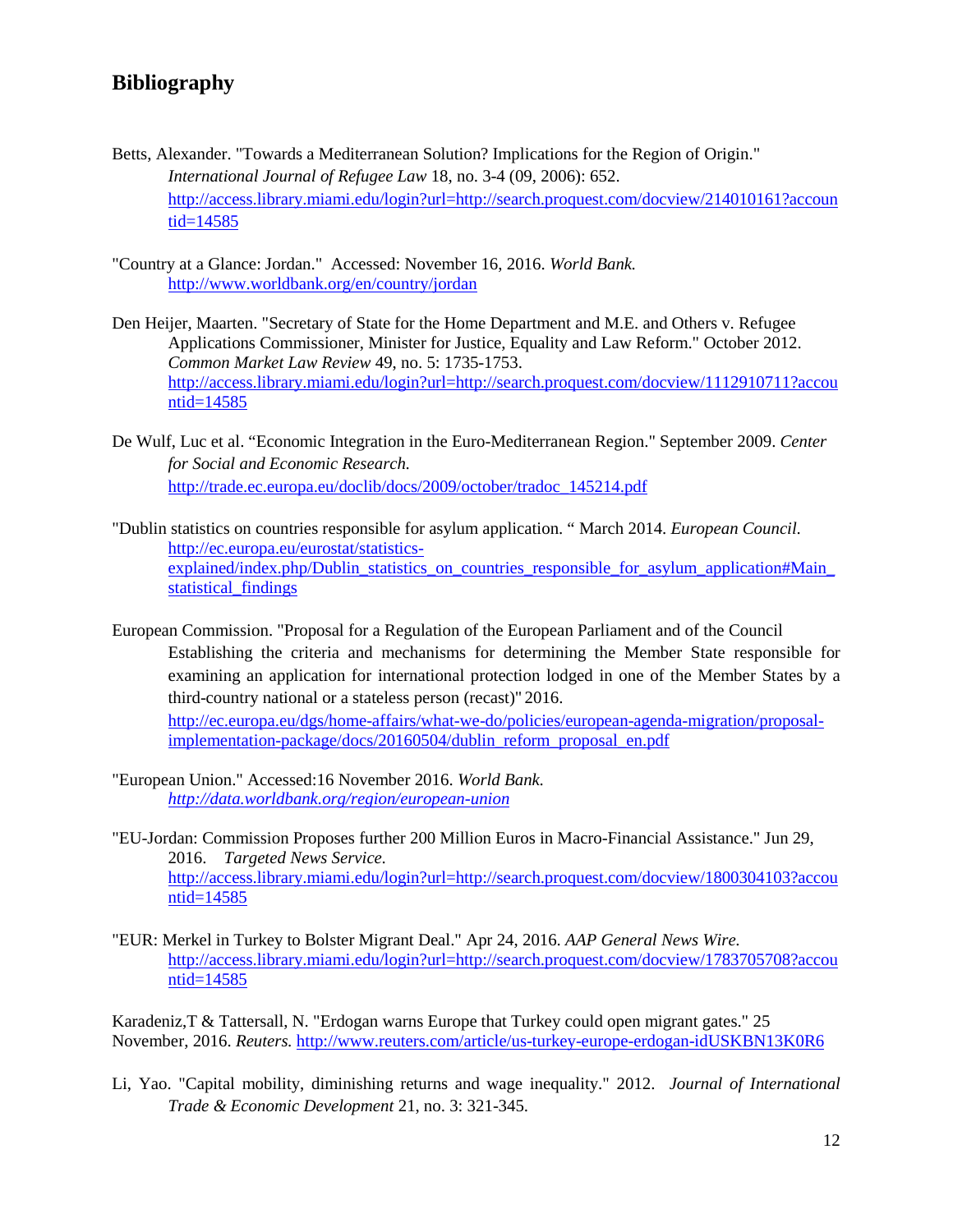- Official Journal of the European Union. " REGULATION (EU) No 604/2013 Establishing the criteria and mechanisms for determining the Member State responsible for examining an application for international protection lodged in one of the Member States by a third-country national or a stateless person." 26 June 2013. <http://eur-lex.europa.eu/LexUriServ/LexUriServ.do?uri=OJ:L:2011:337:0009:0026:en:PDF>
- Official Journal of the European Union. "Directive on common procedures for granting and withdrawing international protection (recast)." 26 June 2013. <http://eur-lex.europa.eu/legal-content/en/ALL/?uri=celex%3A32013L0032>
- Official Journal of the European Union." Directive laying down standards for the reception of applicants for international protection (recast)." 26 June 2013. <http://eur-lex.europa.eu/legal-content/EN/TXT/?uri=celex%3A32013L0033>
- Official Journal of the European Union." Regulation establishing the criteria and mechanisms for determining the Member State responsible for examining an application for international protection lodged in one of the Member States by a third-country national or a stateless person (recast)." 26 June 2013 <http://eur-lex.europa.eu/legal-content/EN/ALL/?uri=CELEX:32013R0604>
- Péridy, Nicolas and Nathalie Roux. "Why are the Trade Gains from the Euro-Mediterranean Partnership so small?." June 2012. *Journal of World Trade* 46, no. 3: 571-595. [http://access.library.miami.edu/login?url=http://search.proquest.com/docview/1035328792?accou](http://access.library.miami.edu/login?url=http://search.proquest.com/docview/1035328792?accountid=14585)  $ntid=14585$
- "Regulations, Directives, and other Acts." Accessed: 4 October 2016. *European Union*. [https://europa.eu/european-union/law/legal-acts\\_en](https://europa.eu/european-union/law/legal-acts_en)
- Russo, G. "Voting over selective immigration policies with immigration aversion." December 2011. *Economics of Governance, 12*(4), 325-351. doi: <http://dx.doi.org/10.1007/s10101-011-0098-y>
- "Syrian Refugee Response." 04 December, 2016. *United Nations Human Rights Council.* <http://data.unhcr.org/syrianrefugees/country.php?id=107>
- "The Reform of the Dublin III Regulation: Study for the Libe Committee conducted under the Directorate-General of International Affairs" 2016. *European Parliament.*  http://www.europarl.europa.eu/RegData/etudes/STUD/2016/571360/IPO L\_STU(2016)571360\_EN.pdf
- Triandafyllidou, Anna and Angeliki Dimitriadi. "Migration Management At The Outposts Of The European Union the Case of Italy's and Greece's Borders." 2013. *Griffith Law Review* 22, no. 3:598-618. [http://access.library.miami.edu/login?url=http://search.proquest.com/docview/1549243084?accou](http://access.library.miami.edu/login?url=http://search.proquest.com/docview/1549243084?accountid=14585) [ntid=14585](http://access.library.miami.edu/login?url=http://search.proquest.com/docview/1549243084?accountid=14585)
- "Union for the Mediterranean: Mission." *Union for the Mediterranean.* Accessed: 11 October 2016. <http://ufmsecretariat.org/who-we-are/>
- United Nations Human Rights Council "The Dublin Regulation." Accessed: 4 October 2016*UNHRC*. <http://www.unhcr.org/4a9d13d59.pdf>